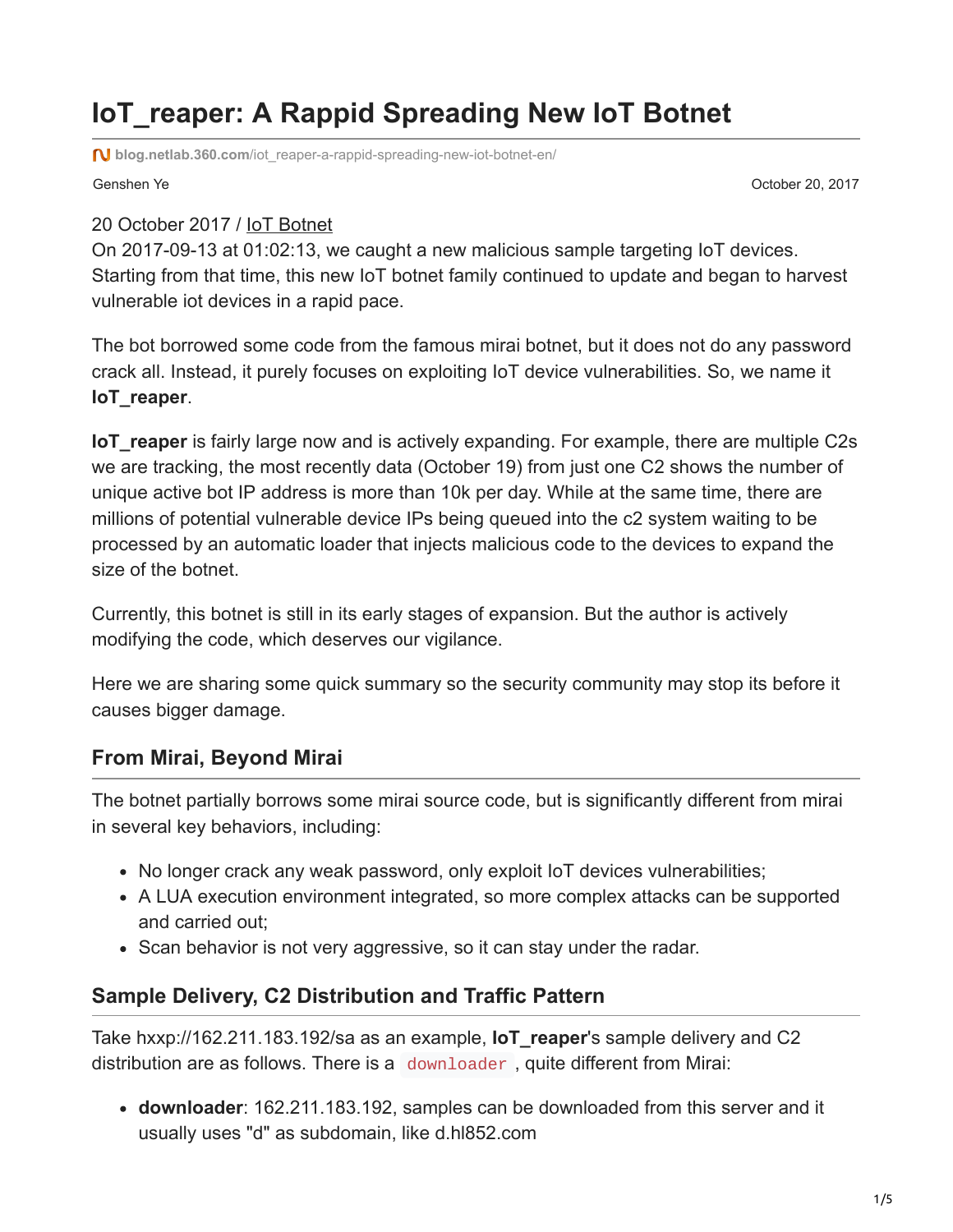- **controller**: 27.102.101.121, which can control bots, send commands and usually uses "e" as subdomain, like e.hl852.com
- **reporter**: 222.112.82.231, which is used to receive potentially vulnerable device info collected by bots, it usually uses "f" as subdomain, like f.hl852.com.
- **loader**: 119.82.26.157, implants bot program through vulnerabilities into devices collected by reporter

The following figures shows traffic pattern of the above 4 IPs:



# **9 IoT Vulnerability Exploits Integrated in the Malware**

Unlike Mirai that uses weak password cracking, **IoT\_reaper** infects IoT devices by exploiting multiple IoT device vulnerabilities.

We noticed 9 IoT vulnerability exploits have been integrated into current samples as follows:

- **Dlink** <https://blogs.securiteam.com/index.php/archives/3364>
- **Goahead** <https://pierrekim.github.io/blog/2017-03-08-camera-goahead-0day.html>
- **JAWS** <https://www.pentestpartners.com/blog/pwning-cctv-cameras/>
- **Netgear** <https://blogs.securiteam.com/index.php/archives/3409>
- **Vacron** NVR <https://blogs.securiteam.com/index.php/archives/3445>
- **Netgear** <http://seclists.org/bugtraq/2013/Jun/8>
- **Linksys** <http://www.s3cur1ty.de/m1adv2013-004>
- **dlink** <http://www.s3cur1ty.de/m1adv2013-003>
- **AVTECH** <https://github.com/Trietptm-on-Security/AVTECH>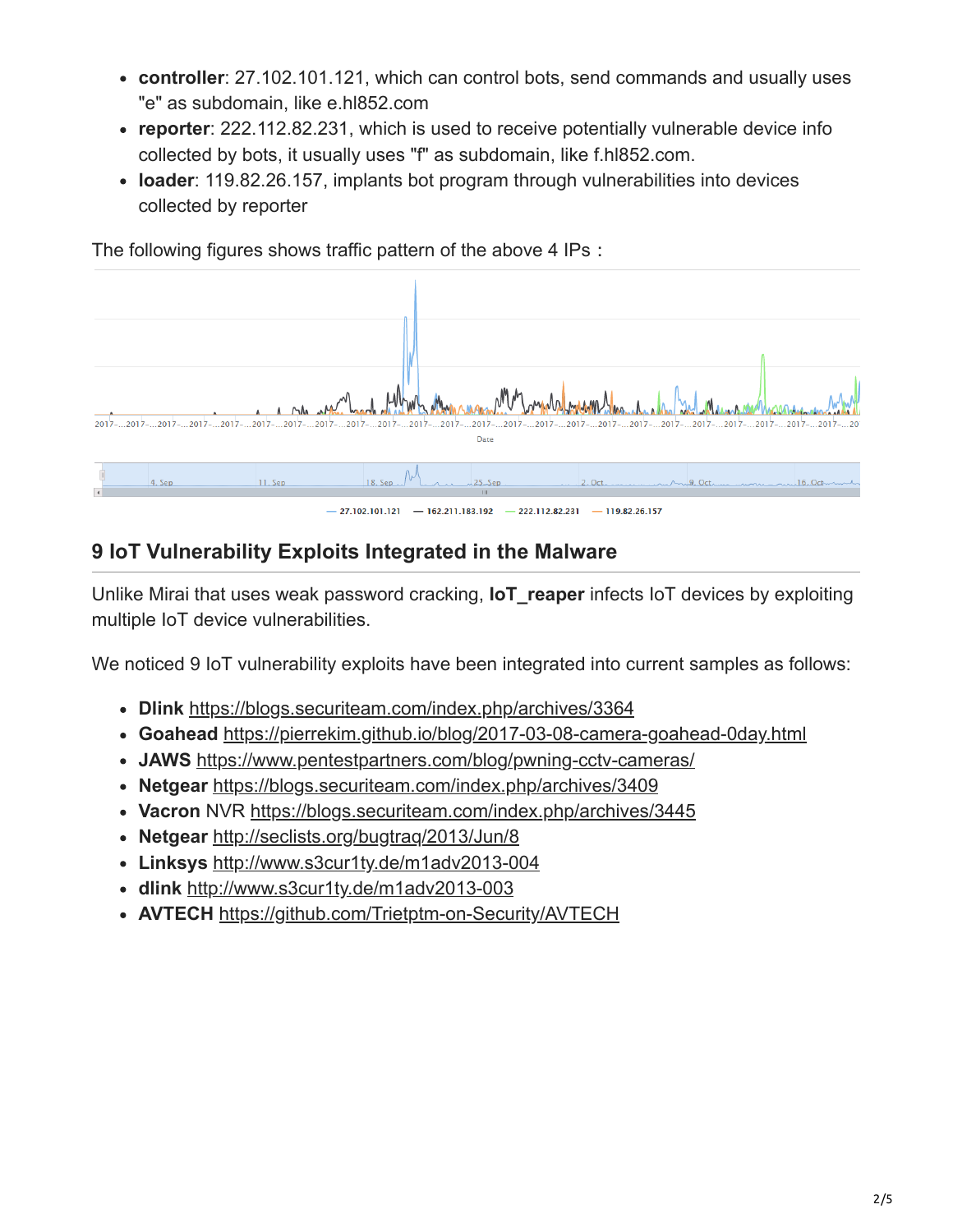|                      |                                               |                                    |                      | first seen in         |
|----------------------|-----------------------------------------------|------------------------------------|----------------------|-----------------------|
| vulnerabilities desc |                                               | source or Credit                   | release date samples |                       |
|                      |                                               |                                    |                      | early than            |
|                      | D-Link 850L Multiple Vulnerabilities          | Zdenda, Peter Geissler, Pierre Kim |                      | 2017-08-08 2017-10-10 |
|                      |                                               |                                    |                      |                       |
|                      |                                               |                                    |                      |                       |
|                      |                                               |                                    |                      |                       |
|                      |                                               |                                    |                      |                       |
|                      |                                               |                                    |                      |                       |
|                      |                                               |                                    |                      |                       |
|                      |                                               |                                    |                      | early than            |
|                      | 2 multiple vulnerabilities on multiple device | <b>Pierre Kim</b>                  |                      | 2017-03-08 2017-10-10 |
|                      |                                               |                                    |                      | early than            |
|                      | 3 vulnerabilities on JAWS                     |                                    |                      | 2017-10-10            |
|                      | Netgear ReadyNAS Surveillance                 |                                    |                      |                       |
|                      | <b>Unauthenticated Remote Command</b>         |                                    |                      | early than            |
|                      | <b>Execution</b>                              | <b>Kacper Szurek</b>               |                      | 2017-09-27 2017-10-10 |
|                      |                                               |                                    |                      | early than            |
|                      | 5 Vacron NVR Remote Command Execution         | independent researcher             |                      | 2017-10-08 2017-10-10 |
|                      | Unauthenticated command execution on          |                                    |                      |                       |
|                      | 6 Netgear DGN devices                         | roberto () greyhats it             | 2013-05-31           | 2017-10-12            |
|                      | Multiple Vulnerabilities in Linksys           |                                    |                      |                       |
|                      | E1500/E2500                                   | m1k3                               | 2013-02-05           | 2017-10-12            |
|                      | Multiple Vulnerabilities in D'Link DIR-600    |                                    |                      |                       |
|                      | 8 and DIR-300 (rev B)                         | m1k3                               | 2013-02-04           | 2017-10-12            |
|                      | 9 multiple vulnerabilities on AVTech devices  | Trietptm-on-Security               | 2016-10-11           | 2017-10-16            |

Note just in the last 10 days, the attacker has continuously added more new exploits into samples, one of which is adopted only 2 days after the disclosure of the vulnerability was made.

- Vacron NVR remote exploit was exposed on 2017-10-08 and was added into bot sample before 2017-10-10;
- 3 and 1 exploits are added separately in two updates on 2017-10-12 and 2017-10-16;

### **The LUA Execution Environment Integrated in the Malware**

#### Md5: CA92A3B74A65CE06035FCC280740DAF6

Based on the integrated LUA execution environment, author will be able to write very complex and efficient attack scripts now

# **Approximately 100 DNS Open Resolvers Were Integrated in This Malware**

The botnet has embedded more than 100 DNS open resolvers in its lua sample, so dns amplification attack can be easily carried out. And a cross-checking with our **DRDoS** data feed indicates that about one-third of these open DNS servers have been used as reflector in real dns amplification attacks. We have yet to see this type of config in any other mirai variants.

# **No DDoS Attack Command observed Till Now**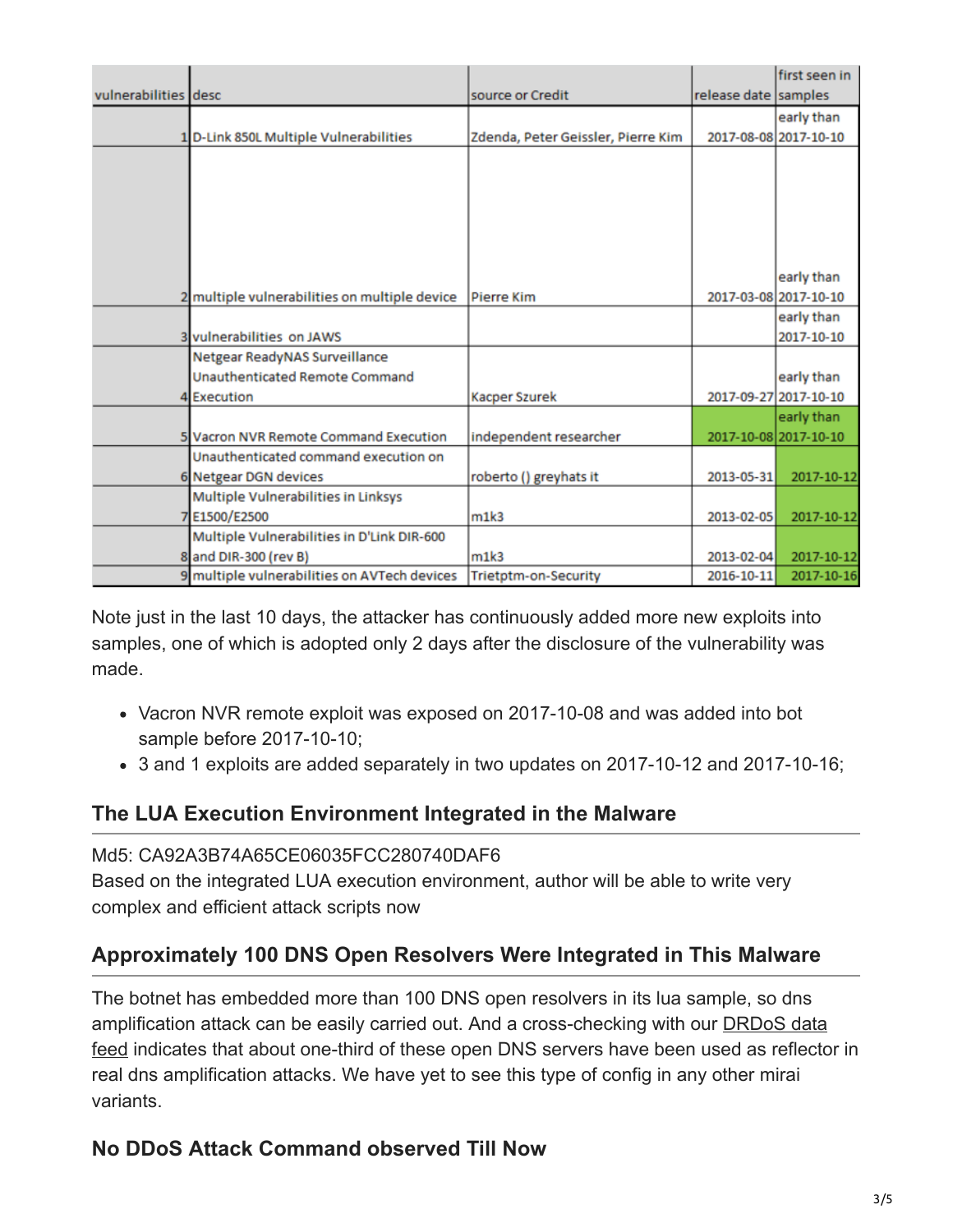In terms of attacking command, although we saw support of DDoS attack in the source file of Lua execution environment, we have not seen actual DDoS attack so far. The only instructions we saw are to download samples. This means the attacker is still focusing on spreading the botnets.

### **Infection Measurement**

By using some tricks, we are able to draw some fairly accurate measurement on the scale of the infection, here are a sample of the numbers.

- Number of vulnerable devices in one c2 queue waiting to be infected : over 2m;
- Infected bots controlled by one c2 in last 7 days: over 20k;
- Number of daily active bots controlled by one c2 : around 10k for yesterday(October 19) ;
- Number of simultaneous on-line bots controlled by one c2 : around 4k

# **IoC URLs**

hxxp://cbk99.com:8080/run.lua hxxp://bbk80.com/api/api.php hxxp://103.1.221.40/63ae01/39xjsda.php hxxp://162.211.183.192/down/server.armel hxxp://162.211.183.192/sa hxxp://162.211.183.192/sa5 hxxp://162.211.183.192/server.armel hxxp://162.211.183.192/sm hxxp://162.211.183.192/xget hxxp://198.44.241.220:8080/run.lua hxxp://23.234.51.91/control-ARM-LSB hxxp://23.234.51.91/control-MIPS32-MSB hxxp://23.234.51.91/ht\_am5le hxxp://23.234.51.91/ht\_mpbe hxxp://27.102.101.121/down/1506753086 hxxp://27.102.101.121/down/1506851514

# **IoC Hashes**

3182a132ee9ed2280ce02144e974220a 3d680273377b67e6491051abe17759db 41ef6a5c5b2fde1b367685c7b8b3c154 4406bace3030446371df53ebbdc17785 4e2f58ba9a8a2bf47bdc24ee74956c73 596b3167fe0d13e3a0cfea6a53209be4 6587173d571d2a587c144525195daec9